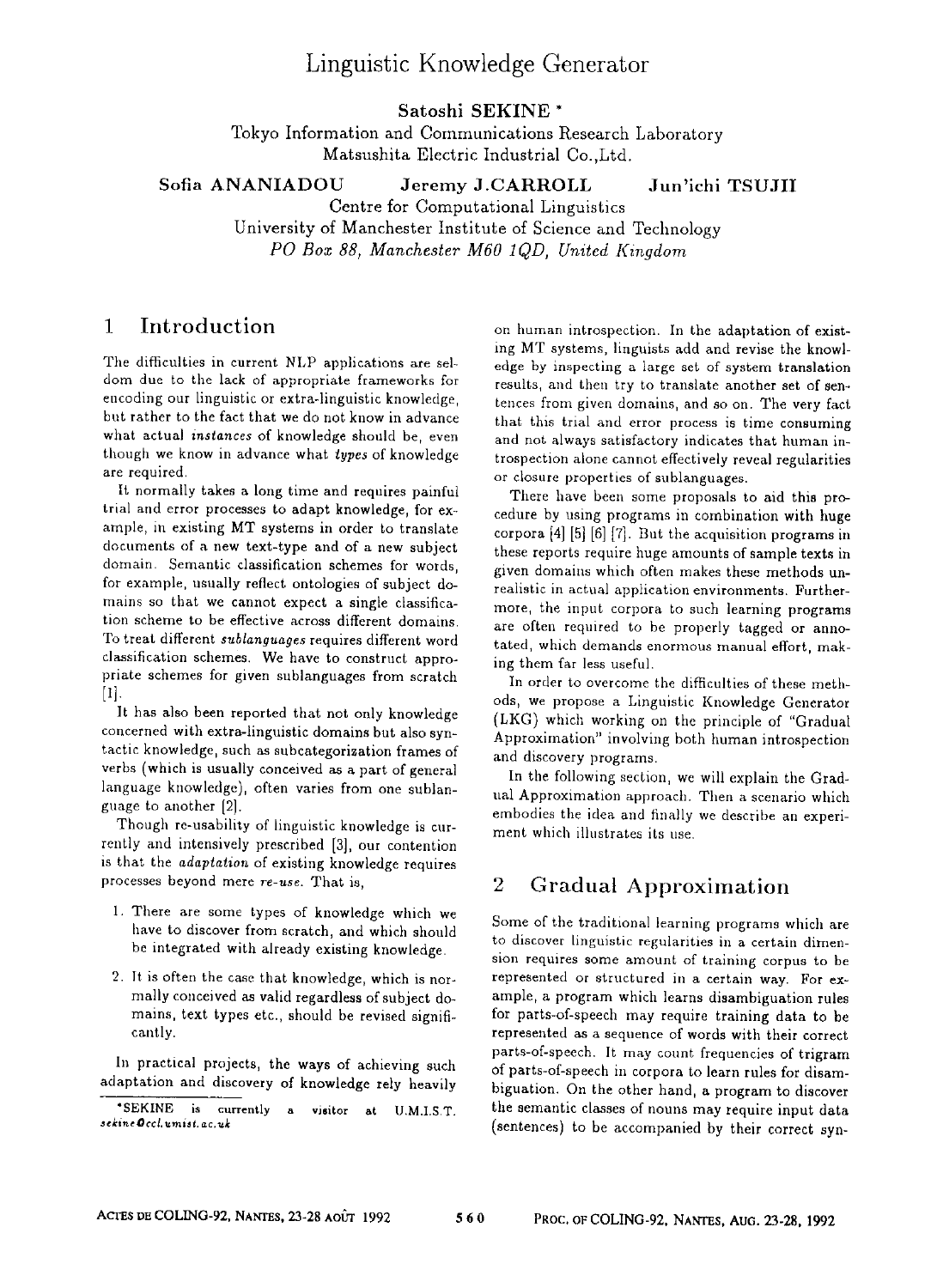tactic structures, and so on.

This is also the case for statistical programs. Meaningful statistics can be obtained only when they are applied to appropriate units of data. Frequencies of characters or trigrams of characters, for example, are unlikely to be useful for capturing the structures of the semantic domains of a given sublanguage. In short, discovery processes can be effectively assisted or carried out, if corpora are appropriately represented for the purpose. However, to represent or tag corpora appropriately requires other sorts of linguistic or extra-linguistic knowledge or even the very knowledge which is to be discovered by the program.

For example, though corpora annotated with syntactic structures are useful for discovering semantic classes, to assign correct syntactic structures to corpora requires semantic knowledge in order to prevent proliferation of possible syntactic structures.

One possible way of avoiding this chicken-and-egg situation is to use roughly approximated, imperfect knowledge of semantic domains in order to hypothesize correct syntactic structures of sentences in corpora. Because such approximated semantic knowledge will contain errors or lack necessary information, syntactic structures assigned to sentences in corpora may contain errors or imperfections.

However, if a program or human expert could produce more accurate, less imperfect knowledge of semantic domains from descriptions of corpora (assigned syntactic structures), we could use it to produce more accurate, less erroneous syntactic descriptions of corpora, and repeat the same process again to gain further *improvement* both in knowledge of semantic domains and in syntactic descriptions of corpora. Thus, we may be able to converge gradually to both correct syntactic descriptions of corpora, and semantic classifications of words.

In order to support such convergence processes, I,KG has to maintain the following two types of data.

- 1. knowledge sets of various dimensions (morphology, syntax, semantics, pragmatics/ontology of extra-linguistic domains etc.), which are hypothesized by humans or by discovery programs, and all of which are imperfect in the sense that they contain erroneous generalizations, lack specific information, etc.
- 2. descriptions of corpora at diverse levels, which are based on the hypothesised knowledge in 1. Because of the hypothetical nature of the knowledge in 1, descriptions based on it inevitably contain errors or lack precision.

Based on these two types of data, both of which contain imperfect, the whole process of discovering regularities in sublanguage will be performed as a relaxation process or a gradual repetitive approximation process. That is,

1. hunmn specialists or discovery programs make

hypotheses based on imperfect descriptions of corpora

- 2. hypotheses thus proposed result in more accurate, less imperfect knowledge
- 3. tbe more accurate, less imperfect knowledge in 2., results in a more accurate description of the corpora

The same process will be repeated from 1., but this time, based on the more accurate descriptions of corpora than the previous cycle. It will yield further, more accurate hypothesized knowledge and descriptions of corpora and so on.

# 3 Algorithm

In this section, we describe a scenario to illustrate how our idea of the "Gradual Approximation" works to obtain knowledge front actual corpora. The goal of the scenario is to discover semantic classes of nouns which are effective for determining (disambiguating) internal structures of compound nouns, which consist of sequences of nouns. Note that, because there is no clear distinction in Japanese between noun phrases and compound nouns consisting of sequences of nouns, we refer to them collectively as compound nouns. The scenario is comprised of three programs, ie. Japanese tagging program, Automatic Learning Program of Semantic Collocations and clustering program.

There is a phase of human intervention which accelerates the calculation, but in this scenario, we try to minimize it. In the following, we first give an overview of the scenario, then explain each program briefly, and finally report on an experiment that fits this scenario. Note that, though we use this simple scenario as an illustrative example, the same learning program can be used in another inore complex scenario whose aim is, for example, to discover semantic collocation between verbs and noun/prepositional phrases.

### 3.1 Scenario

This scenario takes a corpus without any significant annotation as the input data, and generates, as the result, plausibility values of collocational relations between two words and word clusters, based on the calculated semantic distances between words.

The diagram illustrating this scenario is shown in Figure 1. The first program to be applied is the "Japanese tagging program" which divides a sentence into words and generates lists of possible parts-ofspeech for each word.

Sequences of words with parts-of-speeches are then used to extract candidates for compound nouns (or noun phrases consisting of noun sequences), which are the input for the next program, the "Automatic Learning Program for Semantic Collocations" (ALPSC). This program constitutes the main part of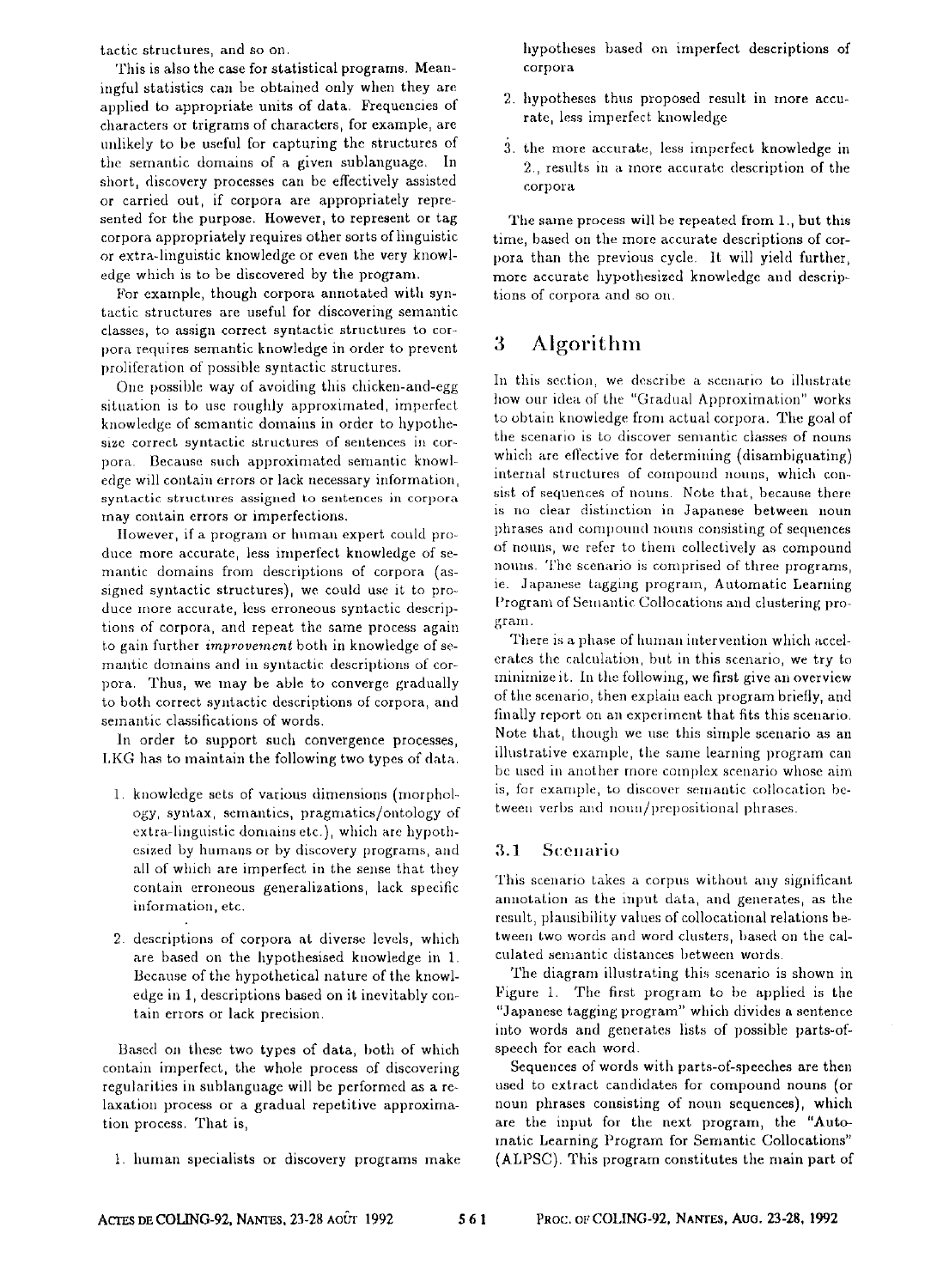the scenario and produces the above-mentioned output

Tbe output of the program contain *errors. Errors*  here mean that the plausibility values assigned to collocations may lead to wrong determinations of compound noun structures. Such *errors* are contained in the results, because of the errors in the tagged data, the insufficient quality of the corpus and inevitable imperfections in the learning system.

From the word distance results, word clusters are computed by the next program, the "Clustering Program". Because of the errors in the word distance data, the computed clusters may be counter-intuitive. We expect human intervention at this stage to formulate more intuitively reasonable clusters of nouns.

After revision of the clusters by human specialists, the scenario enters a second trial. That is, the ALPSC re-computes plausibility values of collocations and word distances based on the revised clusters, the "Chlstering Program" generates the next generation of dusters, and humans intervene to formulate more reasonable clusters, and so on, and so forth. It is expected that word clusters after the  $(i+1)$ -th trial becomes more intuitively understandable than that of the i-th trial and that the repetition eventually converges towards *ideal* clusters of nouns and plausibility values, in the sense that they are consistent both with human introspection and the actual corpus.

It should be noted that, while the overall process works as gradual approximation, the key program in the scenario, the ALPSC also works in the mode of gradual approximation as explained in Section 3.2.2.

### 3.2 Programs and Iluman interventions

We will explain each program briefly. However the ALPSC is crucial and tmique, so it will be explained in greater detail.

#### 3,2.1 *Program:* Japanese tagging program

This program takes Japanese sentences as an input, finds word boundaries and puts all possible parts-ofspeech for each word under adjacency constraints. From the tagged sentences, sequences of nouns are extracted for input to the next program.

### 3.2.2 *Program:* Antomatic Learning Program of Semantic Collocations (ALPSC)

This is the key program which computes plausibility values and word distances. In this scenario, the ALPSC treats only sequences of nouns, but it can generally applied for any structure of syntactic relationships. It is an unique program with the following points [8]:

l. it does not need a training corpus, which is one of the bottle necks of some other learning programs

- 2. it learns by using a combination of linguistic knowledge and statistical analysis
- 3. it uses a parser which produces all possible analyses
- 4 it works as a relaxation process

While it is included as a part of a larger repetitive loop, this program itself contains a repetitive loop.

### Overview

Before formally describing the algorithm, the following simple example illustrates its working.

A parser produces all possible syntactic descriptions among words in the form of syntactic dependency structures, The description is represented by a set of tupies, for example, [head uord, syntactic relation, argument]. The only syntactic relation m a tuple is MOD for this scenario, but it can be either a grammatical relation like MOD, SUBJ, OBJ, etc. or a surface preposition like BY, WITH, etc. When two or more tuples share the same argument and the same syntactic-relation, but have different head-words, there is an ambiguity.

For example, the description of a compound noun: "File transfer operation" contains three tuples:

> [transfer, MOO, file] [operation, MOD, file] [operation, **HOD,** transfer]

The first two tuples are redundant, because one word can only be an argument in one of the tuples. As repeatedly claimed in the literature of natural langnage understanding, in order to resolve this ambiguity, a system may have to be able to infer extralinguistic knowledge. A practical problem here is that there is no systematic way of accumulating such extra-linguistic knowledge for given subject fields.

That is, unless a system has a full range of contextual understanding abilities it cannot reject either of the possible interpretations as 'impossible'. The best a system can do, without full understanding abilities, is to select more plausible ones or reject less plausible ones. This implies that we have to introduce a measure by which we can judge plausibility of 'interpretations'.

The algorithm we propose computes such measures from given data. It gives a plausibility value to each possible tuple, based on the sample corpus. For example, when the tuples (transfer, MOD, file) and (operation, MOD, file) are assigned 0.5 and 0.82 as their plausibility, this would show the latter tuple to be more plausible than the former.

The algorithm is based on the assumption that the ontological characteristics of the objects and actions denoted by words (or linguistic expressions in general), and the nature of the ontological relations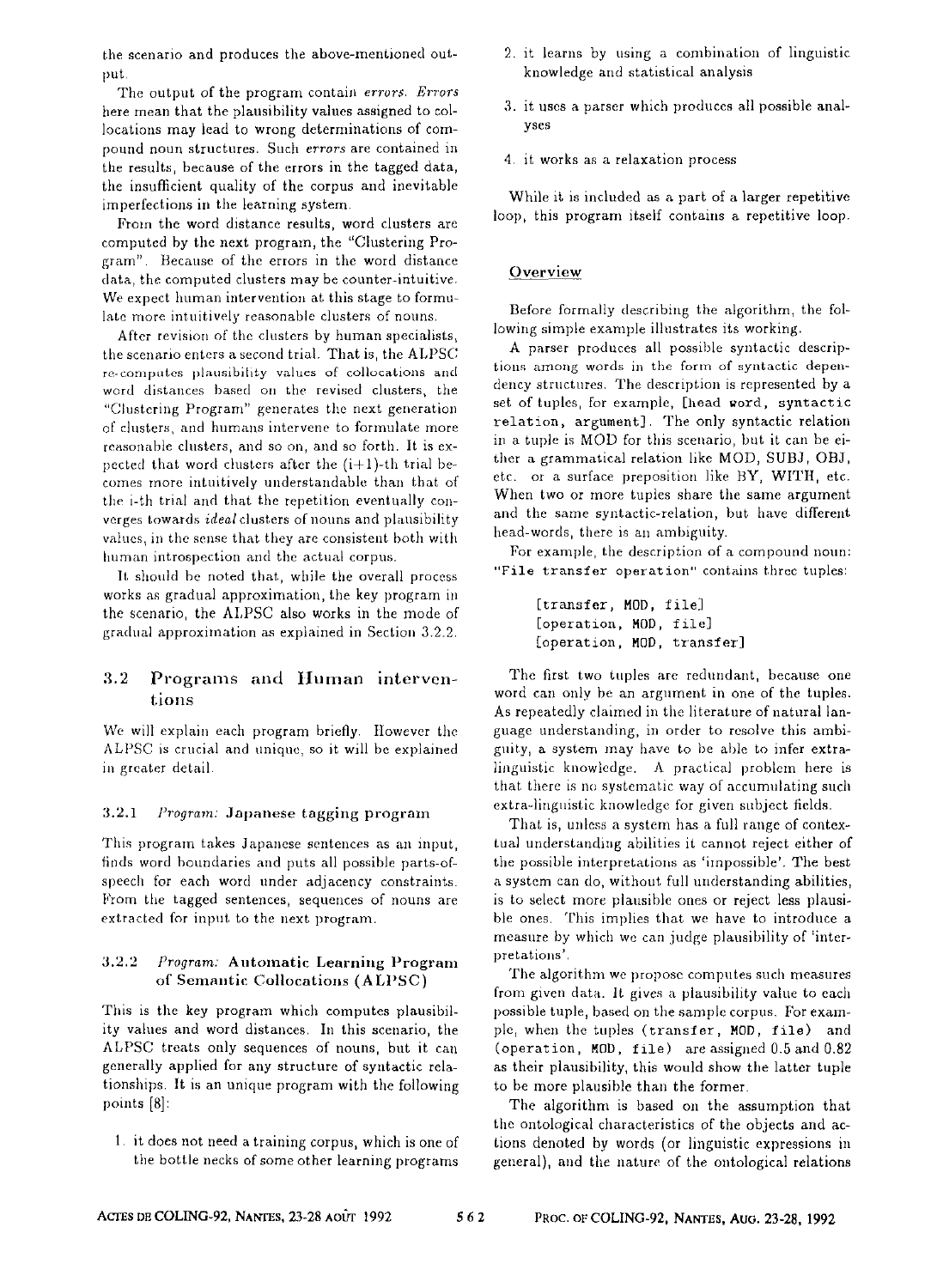among them, are exhibited, though implicitly in sampie texts. For example, uouns denoting objects which belong to the same ontological classes tend to appear in similar linguistic contexts.

Note that we talk about extra-linguistic 'ontology' for the sake of explaining the basic idea bebind the actual algorithm. However, as you will see, we do not represent such things as ontological entities in the actual algorithm. The algorithm sinrply counts frequencies of co-occurrences among words, and word similarity algorithms interpret such co-occurrences as contexts.

The algorithm in this program computes the plausibility values of hypothesis-tuples like (operation, M0D, Iile), etc., basically by counting frequencies of instance-tuples [operation, MOD, file], etc. gencrated from the input data.

#### Terminology and notation

- instance-tuple  $[h, r, a]$  : a token of a dependency relation; part of the analysis of a sentence in a corpus.
- hypothesis-tuple  $(h, r, a)$ : a dependency relation; an abstraction or type over identical instancetuples
- cycle: repeat time of the relaxation cycle.
- $C_{T,t}$ : Credit of instance-tuple T with identification number  $i$ .  $[0, 1]$
- $V_T^g$ : Plausibility value of a hypothesis-tuple T in cycle  $g$ . [0, 1]
- $D^g(w_a, w_b)$ : distance between words,  $w_a$  and  $w_b$  in cycle  $g$ .  $[0, 1]$

#### Algorithm

The following explanation of the algorithm assumes that the inputs are sentences.

1 For a sentence we use a simple grammar to find all tuples possibly used. Each instance-tuple is then given credit in proportion to the number of competing tuples.

$$
C_T = \frac{1}{number\ of\ competing\ tuples} \qquad (1)
$$

This credit sbows which rules are suitable for this sentence. On the first iteration the split of the credit between ambiguous analyses is uniform as shown above, but on subsequent iterations plausibility values of the hypothesis-tuples  $V_T^{g-1}$  before the iteration are used to give preference to credit for some analyses over others. The formula for this will be given later.

2. Hypothesis-tuples have a plausibility value which indicates their reliability by a number between 0 and 1. If an instance-tuple occurs frequently in the corpus or if it occurs where there are no alternative tuples, the plausibility value for the corresponding hypothesis must be large. After analysing all the sentences of the corpus, we get a set of sentences with weighted instanee-tuples. Each instance-tuple invokes a hypothesis-tuple. For each hypothesis-tuple, we define the plausibility value by the following formula. This formula is designed so that the value does not exceed 1.

$$
V_T^g = 1 - \prod_i (1 - C_{T,i}) \tag{2}
$$

At this stage, the word-distances can be used to modify the plausibility values of the hypothesistuples. The word-distances are either defined externally using human mtuitiou or calculated in the previous cycle with a formula given later Distance between words induces a distance between hypothesis-tuples. To speed up the calculation and to get better results, we use similar hypothesis effects. The plausibility value of a hypothesis-tuple is modified based on the word distance and plausibility value of a similar hypothesis. For each bypotbesis-tuple, the plausibility-value is increased only as a consequence of the similar hypothesis-tuple which has the greatest effect. The new plausibility value with similar hypothesis-tuple effect is calculated by the following formula.

$$
V_T^g = V_T^g + (1 - V_T^g) * V_{T'}^g * (1 - D^g(w_a, w_b))^2
$$
\n(3)

Here, the hypothesis-tuple  $T''$  is the hypothesistuple which has the greatest effect on the hypothesis-tuple  $T$  (original one). Hypothesistuple  $T$  and  $T'$  have all the same elements except one. The distance between  $T$  and  $T'$  is the distance between the different elements,  $w_a$ and  $w<sub>b</sub>$ . Ordinarily the difference is in the head or argument element, but when the relation is a preposition, it is possible to consider distance front another preposition.

Distances between words are calculated on the basis of similarity between hypothesis-tuples about them. Tbe formula is as follows:

$$
D^g(w_a, w_b) = \frac{\sum_T (V^g_T - V^g_{T'})^\beta}{n} \qquad (4)
$$

 $T$  and  $T'$  are hypothesis-tuples whose arguments are  $w_a$  and  $w_b$ , respectively and whose heads and relations are the same.  $\beta$  is a constant parameter

#### **ACTES DE COLING-92, NANTES, 23-28 AOÛT 1992** 5 6 3 PROC. OF COLING-92, NANTES, AUG. 23-28, 1992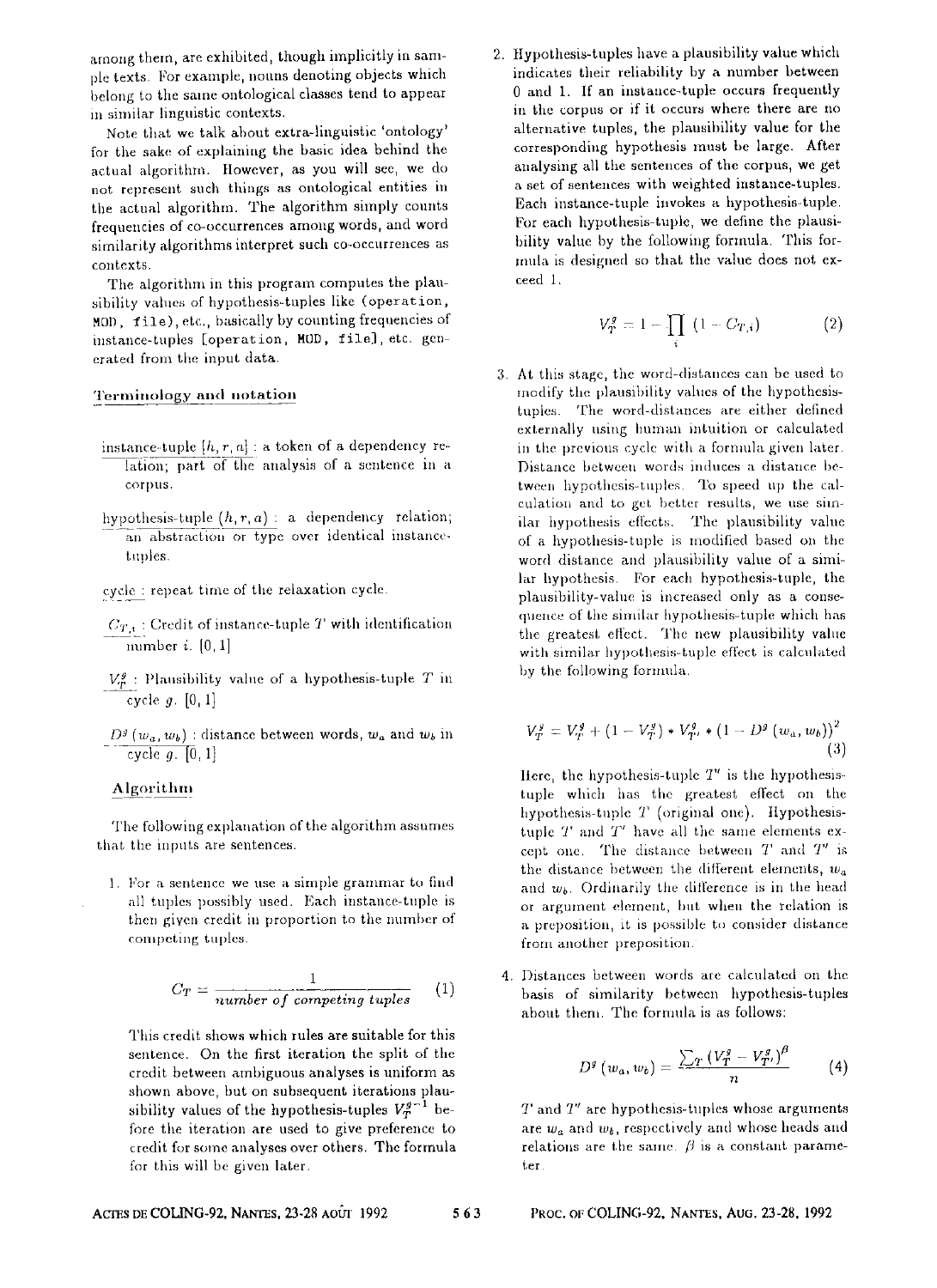5. Tbis procedure will be repeated from the beginning, but modifying the credits of instance-tuples between ambiguous analyses using the plausibility values of hypothesis-tuples. This will hopefully be more accurate than the previous cycle. On the first iteration, we used just a constant figure for the credits of instanee-tuples. But this time we can use the plausibility value of the hypothesis-tuple which was deduced in the previous iteration. Hence with each iteration we expect more reliable figures. To calculate the new credit of instance-tuple T, we use:

$$
C_T = \frac{V_T^{g\alpha}}{\sum_T \left(V_T^{g\alpha}\right)}\tag{5}
$$

Here,  $V_r^j$  in the numerator, is the plausibility value of a hypothesis-tuple which is the same tuple as the instance-tuple  $T$ .  $V_T^g$  in the denominator are the plausibility values of competing hypothesis-tuples in the sentence and the plausibility value of the same hypothesis-tuple itself.  $\alpha$  is a constant parameter.

6. Iterate step 1 to 5 several times, until the information is saturated.

#### 3.2.3 *Program:* Clustering program

Word clusters are produced based on the word distance data which are computed in the previous program A non-overlapping clusters algorithm with the maximum method was used. The level of the clusters was adjusted experimentally to get suitable sizes tor human intervention.

#### 3.2.4 *Human intervention:* Select clusters

The clusters may inherit errors contained in the word distance data. The errors can be classified into the following two types.

- *1 A Correct* cluster overlaps *with two* or more geucrated clusters.
- 2 A generated duster overlaps with two or more *correct* clusters.

Note that 'correct' here means that it is correct in terms of human intuition. To ease the laborious job of correcting these errors by band, we ignore the first type of error, which is much harder to remove than the second one. It is not difficult to remove the second type of error, because the number of words in a single cluster ranges from two to about thirty, and this number is manageable for humans. We try to extract purely 'correct' clusters or a subset of a correct cluster, from a generated cluster.

It is our contention that, though clusters contain errors, and are mixtures of clusters based on human intuition and clusters computed by process, we will

gradually converge on correct clusters by repeating this approximation.

At this stage, some correct clusters in the produced clusters are extracted. This information will be an input of the next trial of ALPSC.

## **<sup>4</sup>**Experiment

We conducted an experiment using compound nouns from a computer manual according to the scenario. The result for other relations, for example prepositional attachment, would be not so different from this result.

The corpus consisted of 8304 sentences. As the result of Japanese tagging program, 1881 candidates, 616 kinds of compound nouns were extracted.

Then ALPSC took these compound nouns as an input. Tuple relations were supposed between all words of all compound nouns with the syntactic relation 'MODIFY'. A tuple has to have a preceding argument and a following head. For example, from a compound noun with 4 words, 5 ambiguous tuples and 1 firm tupie can be extracted, because each element can be the argument in only one tuple. An initial credit of  $1/3$ was set for each instance-tuple whose arguments are the first word of the compound noun. Similarly, a credit i/2 was set for each instance-tuple in which the second word is an argument.

No word distance information was introduced in the first trial. Then the learning process was started.

We have shown the results of first trial in Table 1 and examples in Figure 2.

The results were classified as correct or incorrect etc.. 'Correct' means that a hypotbesis-tuple which has the highest plausibility value is the correct tupie within ambiguous tuples. 'Incorrect' means it isn't. 'ludefinite' means that plausibility values of some hypothesis-tuples have the same value. 'Uncertain' means that it is impossible to declare which hypothesis tuple is the best without context.

| Words | correct | incorrect | indefinite | uncertain |
|-------|---------|-----------|------------|-----------|
|       | 72      | פי        |            |           |
|       |         |           |            |           |
|       |         |           |            |           |
| total | 17      |           |            |           |
| $\%$  | 70.5    | 24.1      | 5.4        |           |

Table I: Results of experiment after first ALPSC

The clustering program produced 44 clusters based on the word distance data. a sample of the clusters is shown in Figure 3. The average number of words in a cluster was 3.43, Each produced cluster contained one to twenty five words. This is good number to treat manually. The human intervention to extract correct clusters resulted in 26 clusters being selected from 44 produced clusters. The average number of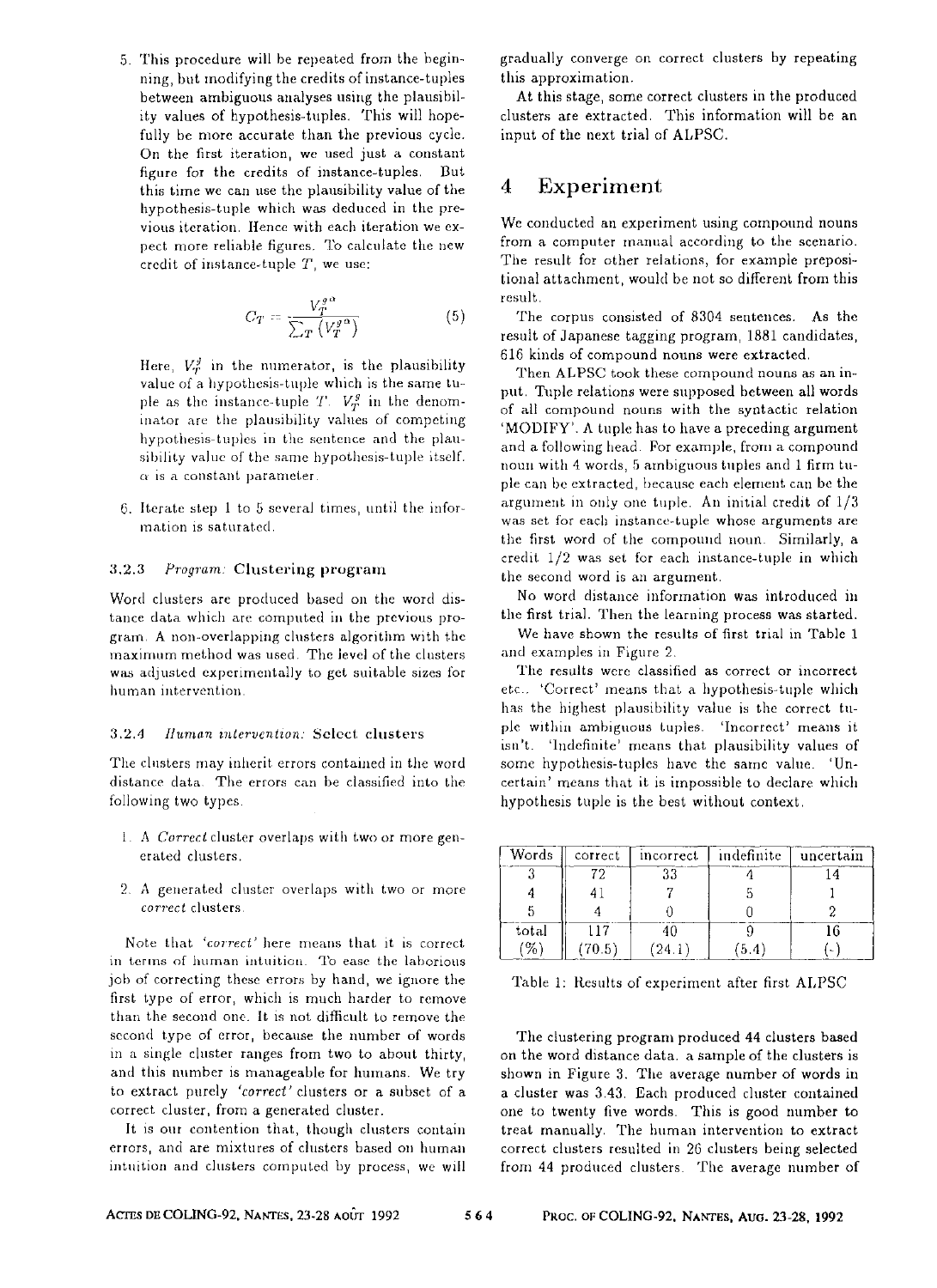words in a cluster is 2.96, It took a linguist who is familiar with computer 15 minutes. A sample of the selected clusters is shown in Figure 4.

These clusters were used for the second trial of ALPSC, The results of second trial are shown in Table 2.

| Words         |       | correct   incorrect      | indefinite | uncertain |
|---------------|-------|--------------------------|------------|-----------|
|               | 76    | 30                       |            |           |
|               | 43    |                          |            |           |
|               |       |                          |            |           |
| total         | 123   | 35                       |            |           |
| $\frac{9}{6}$ | 74.1' | $^{\prime}21.1^{\prime}$ | 4.8        |           |

Table 2: Results of experiment after second trial

## **5 Discussion**

The scenario described above embodies a part of our ideas. Several other experiments have already been conducted, based on other scenarios such as a scenario for finding clusters of nouns by which we can resolve ambiguities caused by prepositional attachment in English. Though this works in a similar fashion as the one we discussed, it has to treat more serious structural ambiguities and more diverse syntactic structures.

Though we have not compared them in detail, it can be expected that the organization of semantic clusters of nouns tbat emerge in these two scenarios will be different from each other. One reflects collocational relations among nouns, while the other reflects those between nouns and verbs. By merging these two scenarios into one larger scenario, we may be able to obtain more accurate or intuitively reasonable noun clusters. We are planning to accumulate a number of such scenarios and larger scenarios. We hope we can report it. soon.

As for the result of the particular experiment in the previous section, one eighth of the incorrect results have progressed after one trial of the gradual approximation. This is significant progress in the processing. For humans it would be a tremendously laborious job as they would be required to examine all the results. What humans did in the experiment is simply divide the produced clusters.

Although the clusters are produced by a nooverlapping clustering algorithm in this experiment, we are developing an overlapping clustering program. Hopefully it will produce clusters which involve the concept of word sense ambiguity. It will mean that a word can belong to several clusters at a time. The method to produce overlapping clusters is one of our current research topics.

Examining the results, we can say that the cluster effect is not enough to explain word relations of compound nouns. There might be some structural and syntactic restrictions. This feature of compound nouns made it hard to get a higher percentage of correct answers in our experiment. Extra-processing to address these problems can be introduced into our system.

Because the process concerns huge amount of linguistic data which also has ambiguity, it is inevitable to be experimental. A sort of repetitive progress is needed to make the system smarter. We will need to perform a lot of experiments in order to determine the type of the human intervention required, as there seems to be no means of determining this theoretically.

This system is aiming not to simulate human linguists who conventionally have derived linguistic knowledge by computer, but to discover a new paradigm where automatic knowledge acquisition prograrns and human effort are effectively combined to generate linguistic knowledge.

# 6 Acknowledgements

We would like to thank our colleagues at the CCL and Matsushita, in particular, Mr.J.Phillips, Mr.K.Kageura, Mr.P.Olivier and Mr.Y.Kanno, whose comments have been very useful.

## References

- [1] Ralph Grishman: Discovery Procedures for Sublanguage Selectional Patterns: Initial Experiments *Comp. Linguistics Vol. 12 No.3* (1986)
- [2] Sofia Ananiadou: Sublanguage studies as the Basis for Computer Support for Multilingual Communication Proceedings of Termplan '90, Kuala *Lumpur* (1990)
- [3] A Zampolli: Reusable Linguistic Resources (Invited paper) *5th Conference of the E.A.C.L.*  (199i)
- [4] Kenneth Ward Church: A Stochastic Parts Program and Noun Phrase Parser for Unrestricted Text 2nd Conference on A.N.L.P (1988)
- [5] Donald Hindle and Mats Rooth: Structural Ambiguity and Lexical Relations 29th Conference of *the A.C.L.* (1991)
- [6] Smaja and McKeown: Automatically Extracting and Representing Collocations for language generation. 28th Conference of the A.C.L. (1991)
- [7] Uri Zernik and Paul Jacobs: Tagging for Learning: Collecting Thematic Relations from Corpus *13th UOLING-90* (1990)
- [8] S.Sekine, J.J.Carroll, S. Ananiadou, J.Tsujii: Automatic Learning for Semantic Collocation *3rd Conference on A.N.L.P.* (1992)